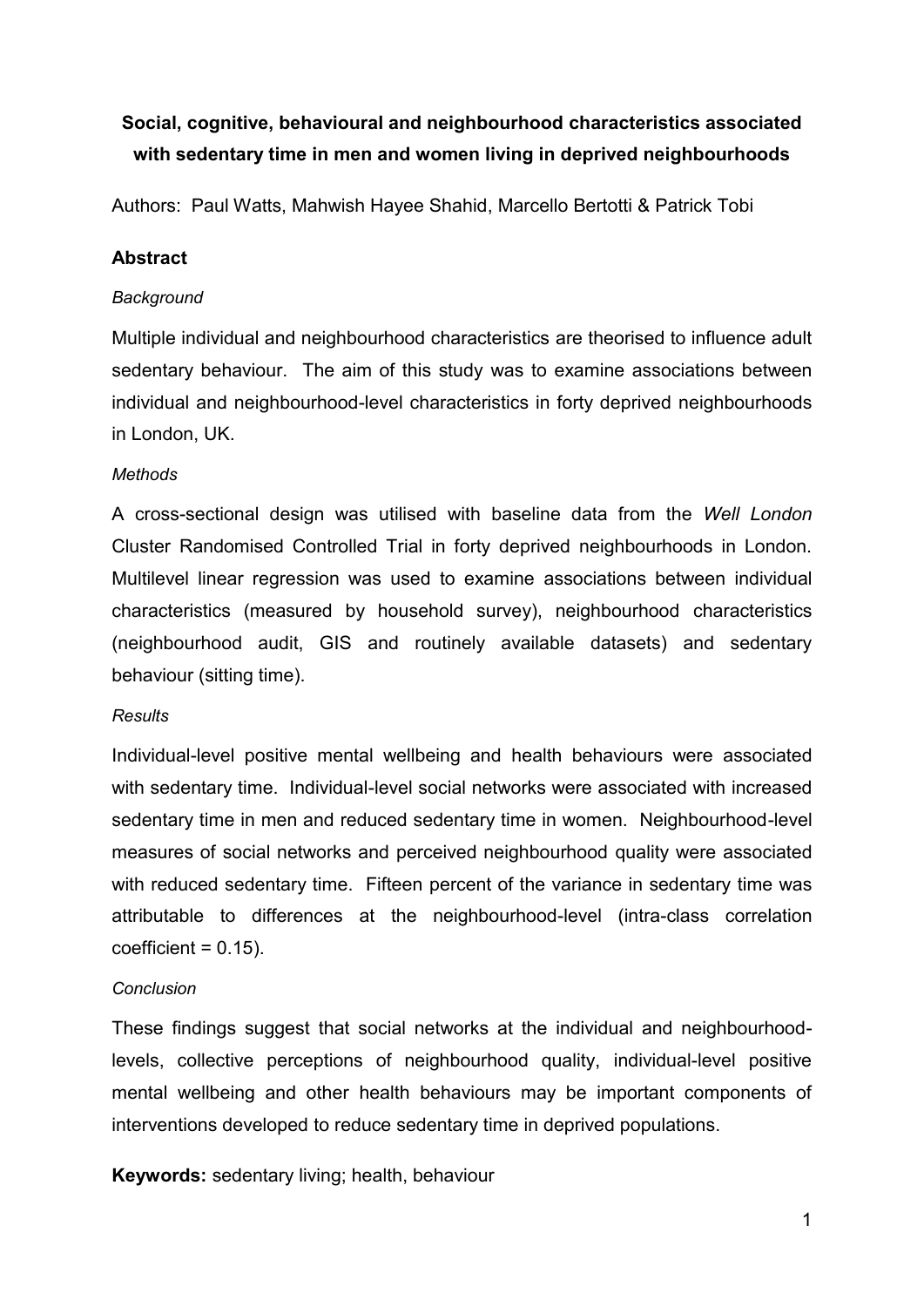#### **Background**

Sedentary behaviour has been identified as a key risk factor for all-cause mortality and cardiovascular diseases (Biddle et al., 2016; Biswas et al., 2015; Thorp, Owen, Neuhaus, & Dunstan, 2011; Tremblay, Colley, Saunders, Healy, & Owen, 2010). Operationally defined as any waking behaviour in which the amount of energy expenditure is ≤1.5 metabolic equivalent units (METS) while in a sitting or reclining posture (Cart, 2012), sedentary behaviour should be considered separately from inadequate physical activity because it has an independent contribution to adverse health outcomes (Shuval et al., 2014). Sedentary behaviour has become a major public health issue as it has recently been reported that most adults are physically active for only 3% of their waking hours, but are sedentary for 50-60% of this time (Healy, Matthews, Dunstan, Winkler, & Owen, 2011). Current guidance from the Chief Medical Officer in the UK is that the amount of time adults spend sitting should be kept to a minimum (Department of Health, 2011).

Socio-ecological models propose that factors contributing to sedentary behaviours operate at multiple levels (Owen et al., 2011; Sallis, Owen, & Fisher). For example, neighbourhood-level factors (also known as environmental or ecological-level factors) may include the aesthetic quality or walkability of the outdoor neighbourhood environment, or the availability of resources such as sport and leisure facilities (O'Donoghue et al., 2016; Owen et al., 2011). . Household-level factors may include the availability of electronic entertainment or labour-saving devices and individuallevel factors may include demographic, social and cognitive characteristics (Owen, Salmon, Koohsari, Turrell, & Giles-Corti, 2014; Owen et al., 2011).

In a recent systematic review, Rhodes et al. (2012) found that associations between individual-level socio-demographic characteristics (age, gender, ethnicity, and employment status), behavioural characteristics (physical activity, smoking status) and sedentary behaviour were consistently reported across several studies. There is limited evidence for associations between social capital or perceptions of the neighbourhood environment and physical activity. Owen et al. (2014) suggest that there is a need for better understanding, from a multilevel perspective, of the role of perceived social capital in individuals and the role of collective social capital.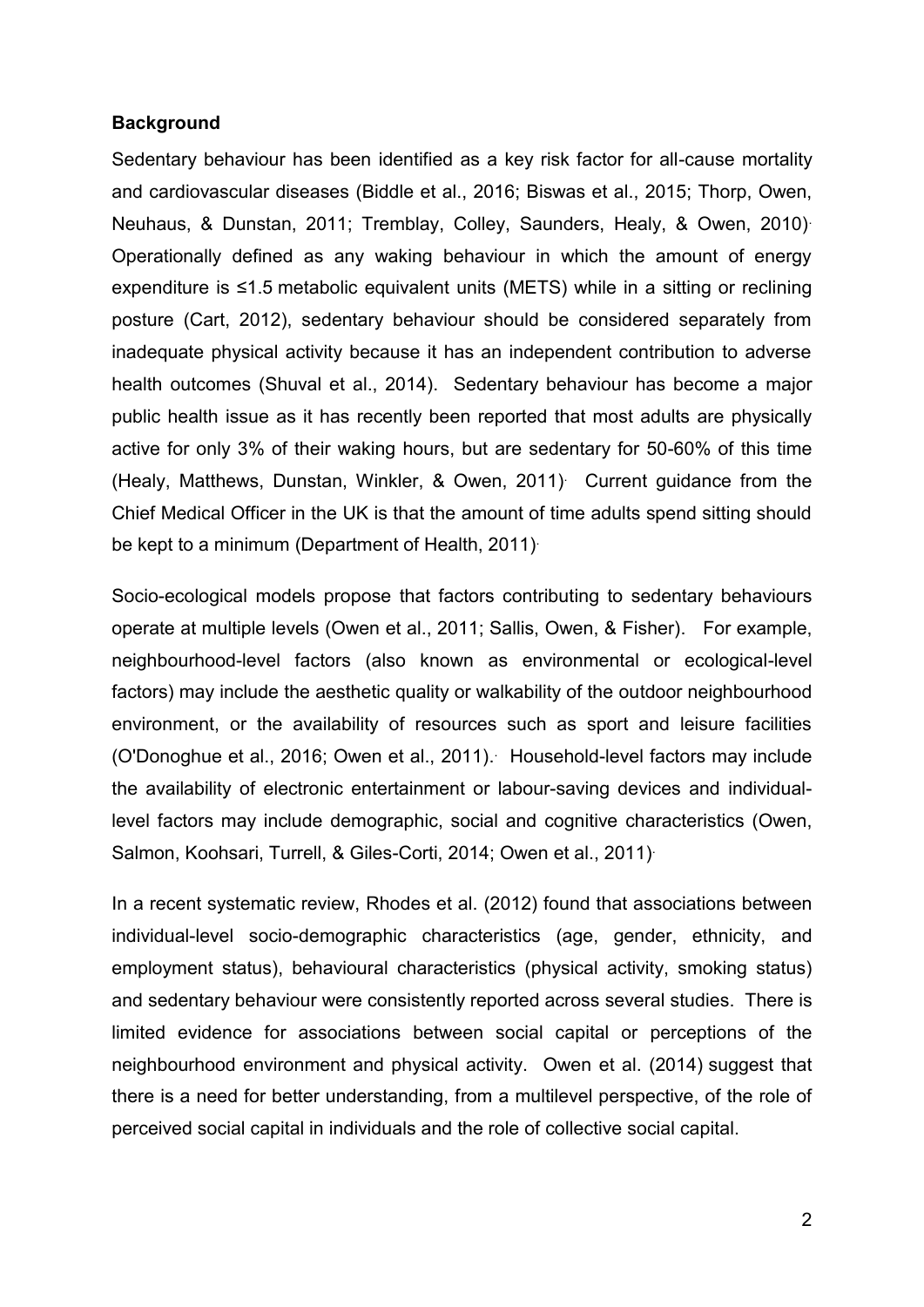There is emerging evidence to suggest that aspects of the neighbourhood built environment, urban form, and access to green spaces and other resources for physical activity may be important determinants of sedentary behaviour (Sugiyama, Healy, Dunstan, Salmon, & Owen, 2008; Van Dyck et al., 2012). However, compared to research on socio-demographic and behavioural characteristics there is a relative dearth of information on social, cognitive and neighbourhood correlates of sedentary behaviour (Rhodes et al., 2012). This information may be useful in the development of more effective interventions or policy initiatives to reduce levels of sedentary behaviour in adults (Owen et al., 2011).

Owen and colleagues (2011) have suggested that as associations between neighbourhood characteristics and physical activity vary by domains of physical activity (e.g. work vs leisure) it is likely that neighbourhood characteristics that influence sedentary time will be specific to domains of sedentary time. However, there is very little theory available to suggest the ways in which neighbourhood characteristics may influence sedentary time. In a recent paper, Owen et al (2014) adapted a socio-ecological model of physical activity, suggesting that determinants of physical activity may also be relevant to sedentary behaviours. However, little is known about neighbourhood determinants of sedentary time and whether they differ from neighbourhood determinants of physical activity.

Furthermore, Owen et al. (2014) highlighted a need for research that examines whether associations between neighbourhood-level characteristics and sedentary time are moderated by socio-demographic characteristics. For example, whether these associations differ by gender or age. In this context, the aim of this study is to answer the following research questions:

- 1) Are individual-level and neighbourhood-level characteristics of deprived neighbourhoods in London associated with individual-level sedentary behaviour (total daily sitting time)?
- 2) What proportion of variance in sedentary behaviour can be attributed to variance between individuals and to variance between neighbourhoods?
- 3) Do socio-demographic characteristics moderate associations between individual and neighbourhood level characteristics and sedentary behaviour?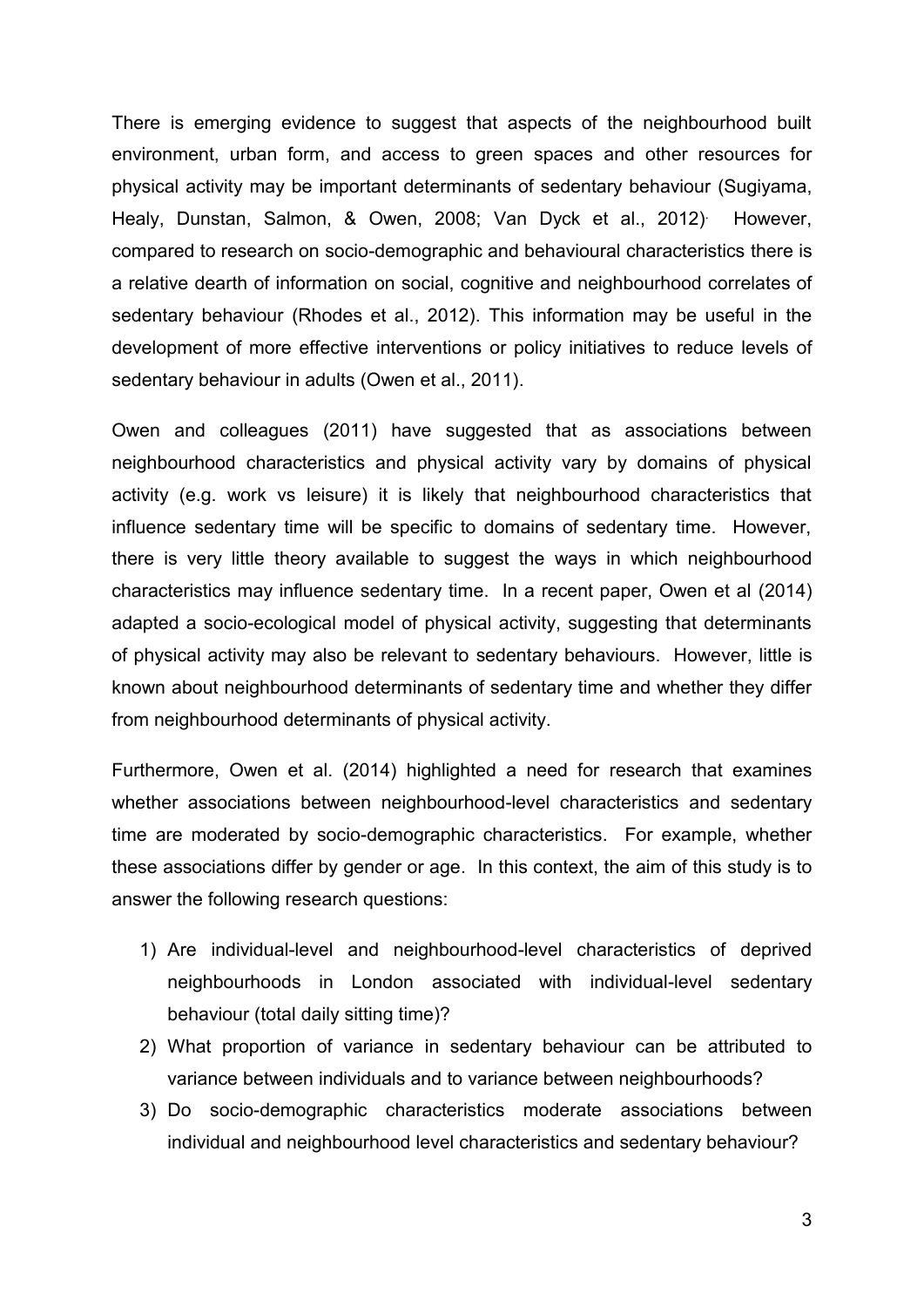#### **Methods**

#### *Overview of methods*

This study utilised a cross-sectional design with household survey and neighbourhood observational audit data collected in forty deprived London neighbourhoods at baseline (prior to implementation of interventions) of the *Well London* cluster randomised controlled trial (CRCT). Multilevel linear regression analyses of household survey data were used to examine associations between individual-level sedentary behaviour and a range of demographic, social, cognitive, and behavioural characteristics. In addition, associations between neighbourhood characteristics and individual-level sedentary behaviour were examined using neighbourhood-level data collected using Geographical Information Systems (GIS), routinely available data and the neighbourhood observational audit. Multiple imputation was used to account for missing household survey data.

#### *Neighbourhood selection*

The forty neighbourhood units used this study were defined as census Lower Super Output Areas (LSOAs) which cover approximately 5-6 streets and contain between 1000 and 1500 residents. These forty LSOAs were selected for inclusion in the *Well London* CRCT as they were ranked in the top 11% for deprivation in London. Further details about the neighbourhood selection process are available elsewhere (Wall et al., 2009).

#### *Household Survey*

The survey respondents were adults (16 years and above) residing in the selected LSOAs (N= 4107, mean 104 per LSOA). The addresses within each LSOA were selected at random by using Post Office Address files and in 2008 intervieweradministered surveys were conducted by trained fieldworkers in responding households. Informed consent in writing was obtained from all respondents. For respondents aged 16 or 17, written informed consent was obtained from the respondent as well as a parent or guardian. All residents of the selected addresses aged over 16 were eligible for participation in the study (Wall et al., 2009).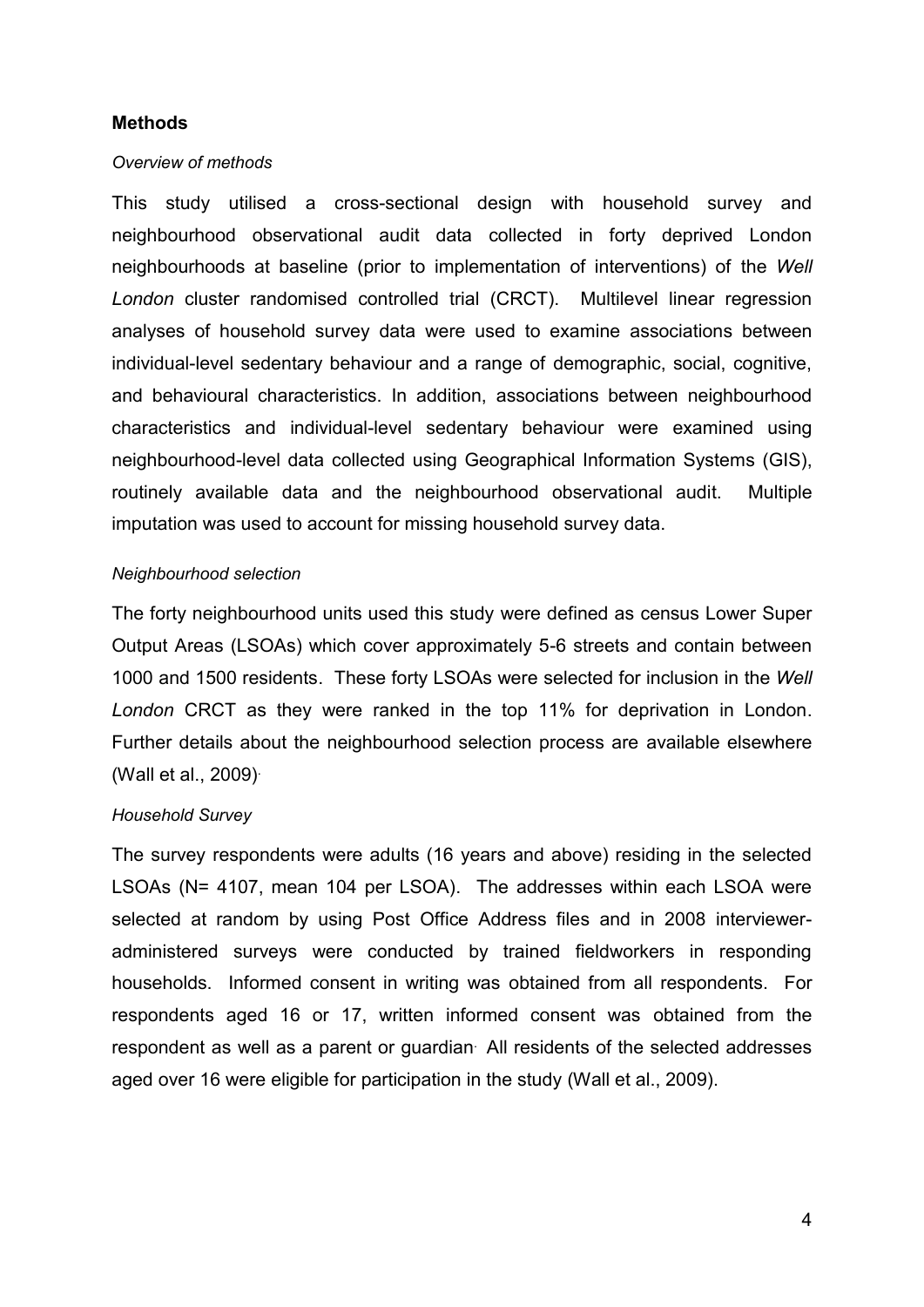#### *Outcome variable*

Individual-level data on total time spent sitting on a week day was obtained using a single item from the International Physical Activity Questionnaire - Short Form (IPAQ-SF) which asks respondents to recall the total time they have spent sitting at any time on a weekday (Craig et al., 2003).

#### *Socio-demographic characteristics*

The Well London household survey was used to collect information on sociodemographic characteristics (age, gender, ethnicity, occupation, education and ease of managing on household income).

#### *Individual-level health/wellbeing*

The Adult Hope Scale (Snyder et al., 1991) was used to measure positive mental wellbeing and an item asking respondents to report feelings of anxiety or depression was adapted from the EQ-5D (Rabin & de Charro, 2001) to record negative domains of mental health. Other survey items asked respondents to report mobility problems, problems with usual activities and visits to a general practitioner about being anxious or depressed or about a mental, nervous or emotional problem (including stress).

#### *Individual-level health behaviours*

*Well London* survey items asked respondents to report smoking behaviour, alcohol consumption, fruit and vegetable consumption, consumption of takeaway meals at home and physical activity levels (IPAQ-SF).

#### *Individual-level social and cognitive characteristics*

Social support and social networks scales were created using items from the Office of National Statistics Social Capital Harmonised Questionnaire (Green & Fletcher, 2003). The social support scale included items asking about the number of people respondents could rely on to help with money, shopping and advise/support. The social networks scale consisted of items that asked about frequency of contact with friends, relative and neighbours in person, by phone and in writing (including letters, texting and social media). To assess the individual-level perceptions of the neighbourhood environment (attractive buildings, attractive environment, quiet and peaceful, parks and open spaces, children's play areas, transport, youth and leisure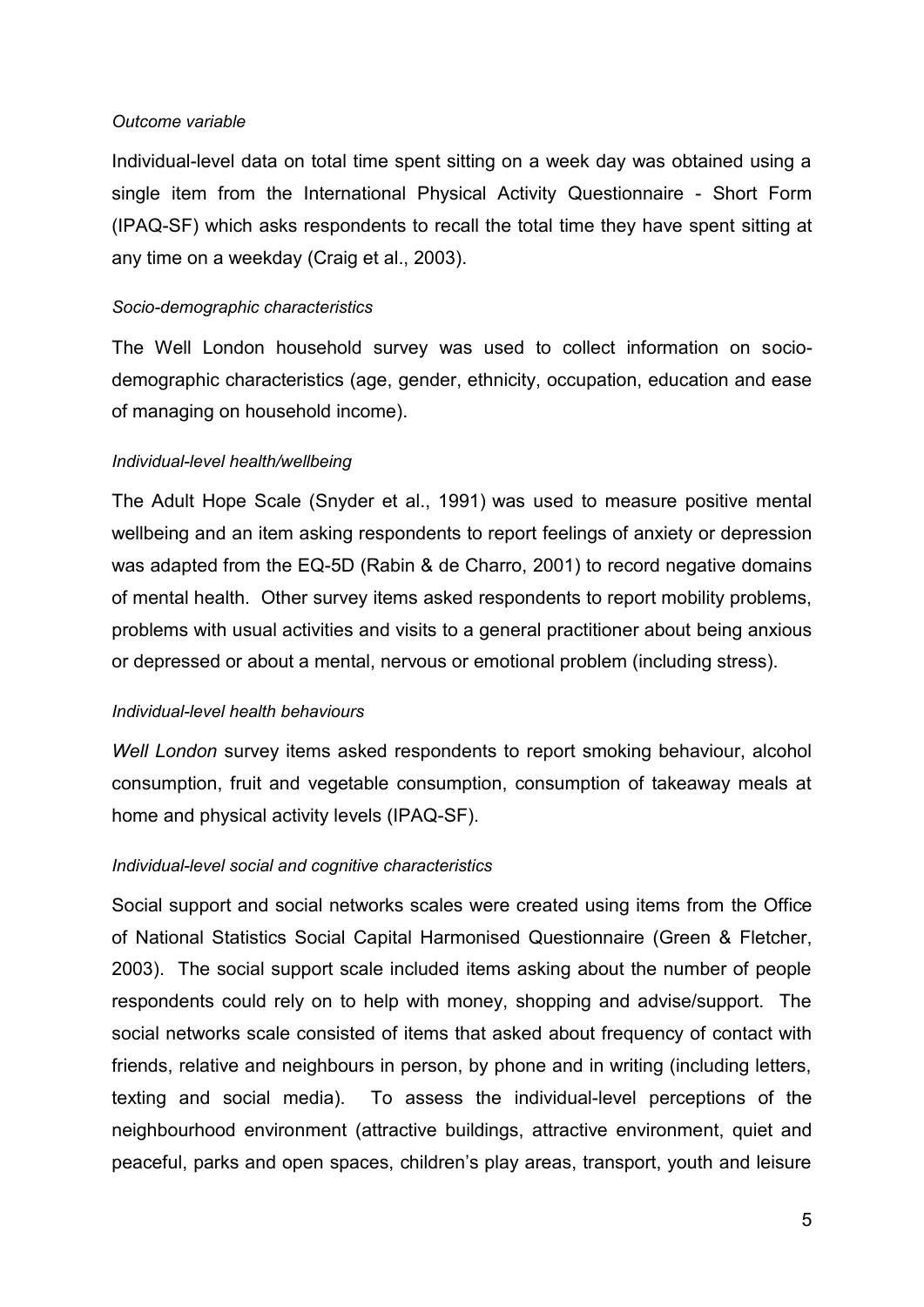services and shops), a scale was created from items adapted from the British Household Panel Survey (Prentice-Lane, 2010). Full details of methods used for scale construction are provided by Bertotti et al. (2013) and in the supplemental file.

#### *Neighbourhood characteristics*

Access to greenspaces (at least 2 hectares) was measured using ArcGIS Version 9.1 (Environmental Systems Research Institute, 2010). The postcodes of survey respondents were geo-coded and access points to the greenspaces were identified using Google Earth and Ordnance Survey maps. Ordnance Survey Centre Alignment of Roads (OSCAR) data was used to calculate the shortest walking distance from the respondents' postcode to the nearest access point to a greenspace. Data collected using a neighbourhood environmental audit tool designed for the *Well London* programme was used to record items relating to walkability, cyclability, presence of large parks, small greenspaces, incivilities. Two trained fieldworkers visited each the 40 LSOAs on two separate occasions to complete the audit. A street connectivity index was constructed by counting threeway and four-way junctions in each LSOA and adjusting for the size of the LSOA (Smith & Davey, 2009) Full details of the methods used to collect these data have been previously published (Wall et al., 2009; Watts et al., 2013)

Walking time in minutes to the nearest leisure centres and sports facilities from the centre of the LSOAs were obtained using Sport England's Active Places Power Strategic Planning Tool (http://www.activeplacespower.co.uk). UK Department of Transport Core Accessibility Measures were used to calculate the walking distance from the respondent's place of residence to the nearest fast food outlet and food store/town centre (Department for Transport, 2008). Transport for London's Public Transport Accessibility Level indicator was used to measure accessibility, frequency and reliability of bus and rail services (Greater London Authority, 2008). Levels of crime in each neighbourhood (theft, burglaries, violence and criminal damage) were recorded using the English Indices for Multiple Deprivation crime indicator (Neighbourhood Renewal Unit, 2008).

To derive neighbourhood-level measures of social networks, social support and neighbourhood perceptions we calculated the proportion of individuals in each neighbourhood who had high scores on the individual-level scales. Specifically, we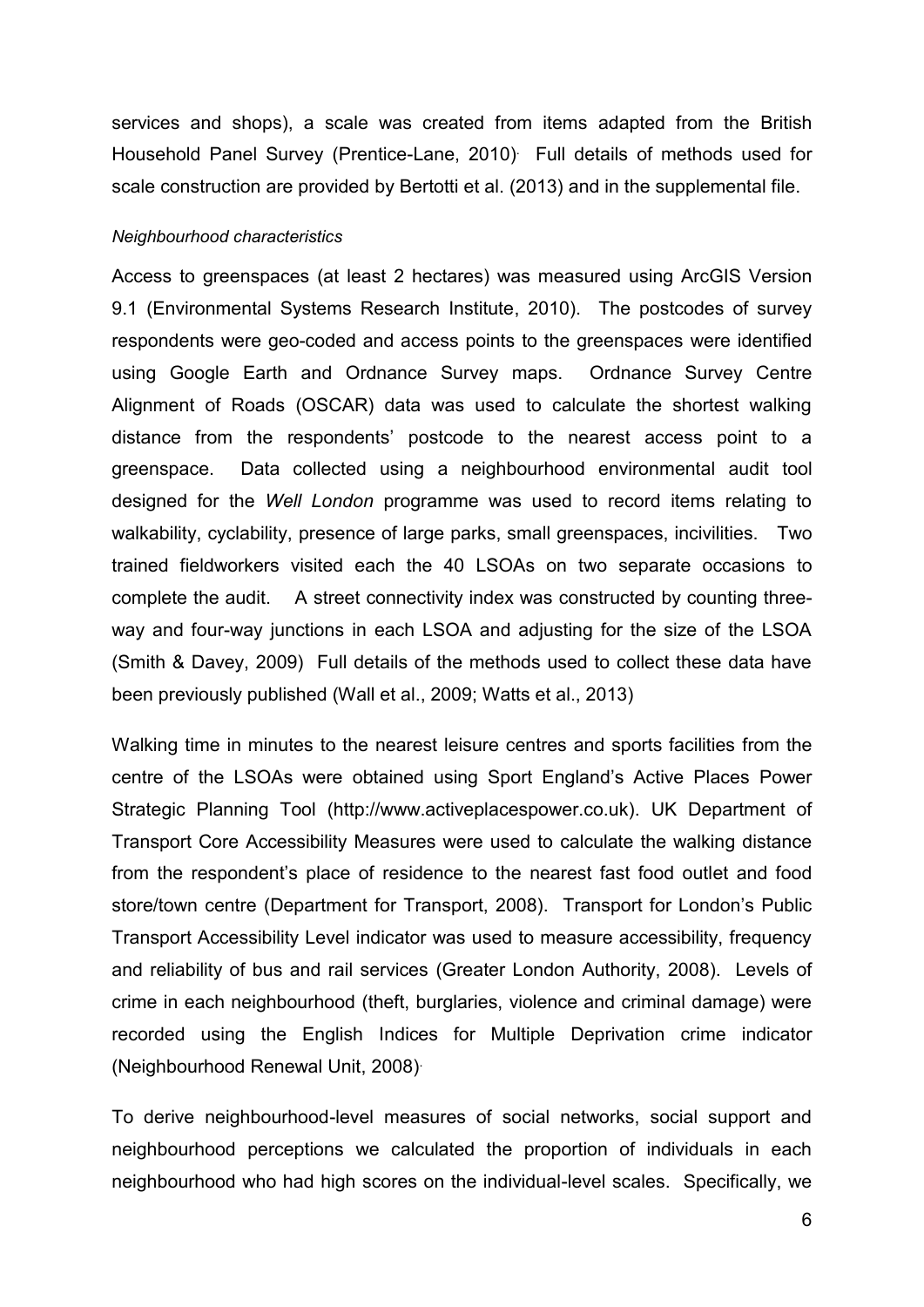calculated the percentage of respondents in each neighbourhood whose score on the individual-level scales was in the top quintile (top 20%) of the scores for all respondents. These percentages were used as neighbourhood-level indicators of social networks, social support and neighbourhood perceptions. Further details of the data collection using the household survey, neighbourhood audit, geographical information systems and routine sources are available online as supplementary material.

#### *Statistical Analysis*

All data analyses were conducted using Stata v11. The sedentary time outcome variable was log transformed to obtain a normal distribution and continuous variables were mean centred. Multiple imputation was used to account for missing household survey data; full details of the imputation models used for this dataset have been published previously (Watts et al., 2013). Random-intercept linear regression models were used to examine associations between individual-level and neighbourhood-level independent variables and the sedentary time outcome. Estimates are presented for models adjusted for individual-level age, gender, ethnicity and job category and for models additionally adjusted for physical activity levels and problems with mobility. An intra-class correlation coefficient for a model adjusted for individual-level age, gender and ethnicity and job category was used to examine the partitioning of variance in the sedentary behaviour (Merlo, 2003).

#### *Ethical Approval*

Ethical approval for this study was granted by the University of East London Ethics Committee in line with declaration of Helsinki.

#### **Results**

#### *Household Survey*

The *Well London* baseline adult household survey was completed by 4107 individuals. The mean response rate at the household-level was 73.3 % (standard deviation: 13.9; range: 40.5% - 99%). The mean individual-level (within the household) response rate was 61 %. The mean number of participants per household was 1.65 (range 1 to 8, standard deviation 0.99). Further information about the survey respondents have been published previously (Phillips et al., 2012).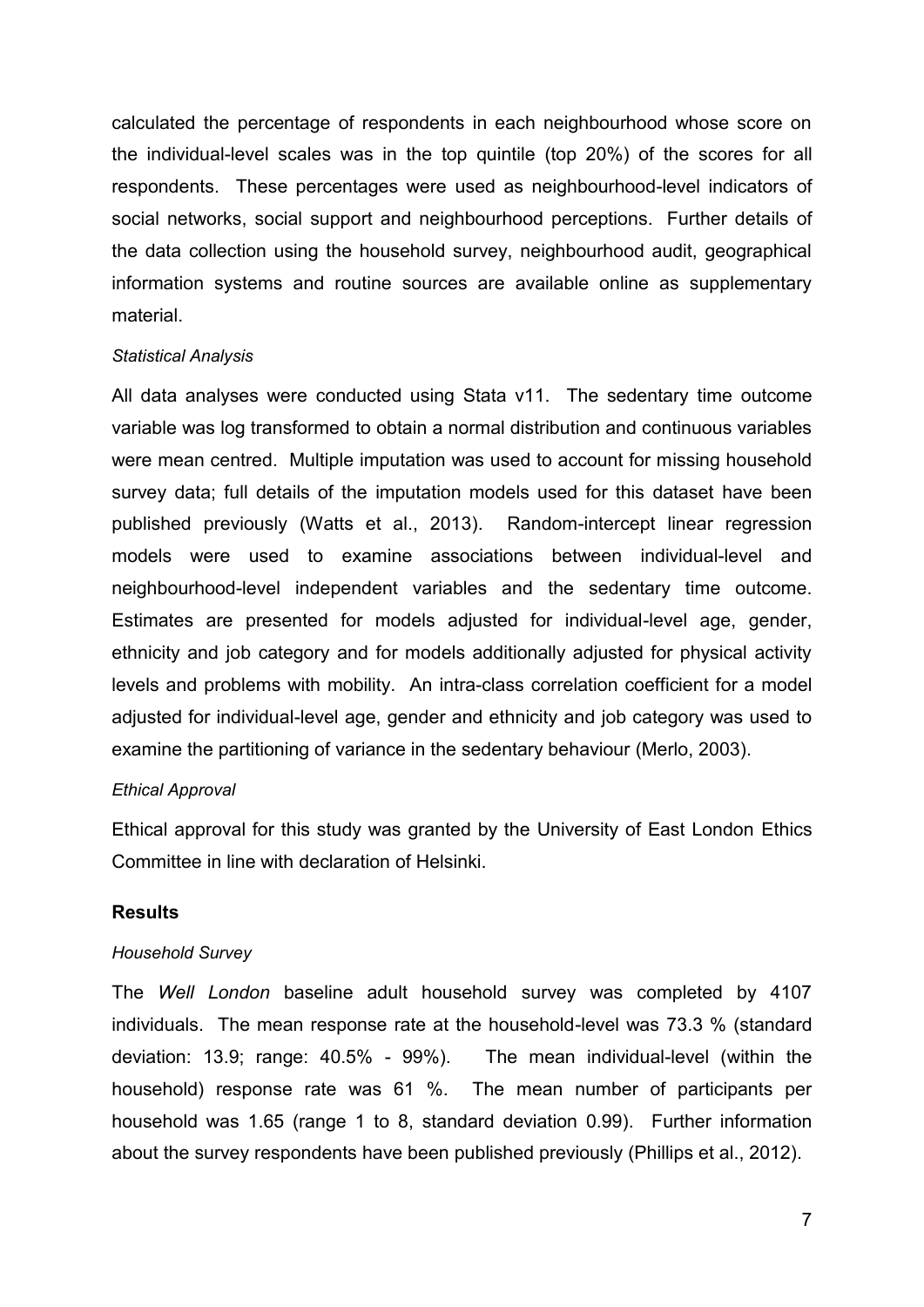#### *Associations between socio-demographic characteristics and sedentary time*

The overall mean daily sitting time reported by respondents was 392 minutes (six hours 32 minutes). Associations between socio-demographic characteristics and sitting time are presented in Table 1. Females reported significantly lower mean sedentary time than males. Respondents aged 16-24 years old reported the highest mean sedentary time, however, there was no observable association between age group and mean sedentary time. Asian respondents reported a higher mean sedentary time than other ethnic groups, but this difference was not statistically significant. Respondents who worked less than 30 hours per week, were retired, ill or unable to work were significantly more sedentary than respondents who were employed and working for at least 30 hour per week but did not specify their occupation. Respondents in skilled manual and elementary occupations were significantly less sedentary than those working 30 hours or more per week in unspecified occupations (see Table 1).

#### *Associations between individual-level health/ wellbeing and sedentary time*

Higher levels of positive mental wellbeing measured using the Hope scale were associated with less sedentary time (see Table 2). Respondents reporting some problems with walking also reported more sedentary time compared to respondents with no problems walking. Other measures of health and wellbeing were not associated with sedentary time.

#### *Associations between individual-level health behaviours and sedentary time*

Higher fruit and vegetable consumption and physical activity levels were both associated with reduced sedentary time. Levels of alcohol consumption and frequency of buying takeaways to eat at home were associated with increased sedentary time (see Table 2).

#### *Associations between individual-level social and cognitive characteristics and sedentary time*

The social networks, social support and perceived quality of environment scales were not associated with sitting time. Ownership of a mobile phone and access to the internet at home were not associated with sedentary time (see Supplemental File).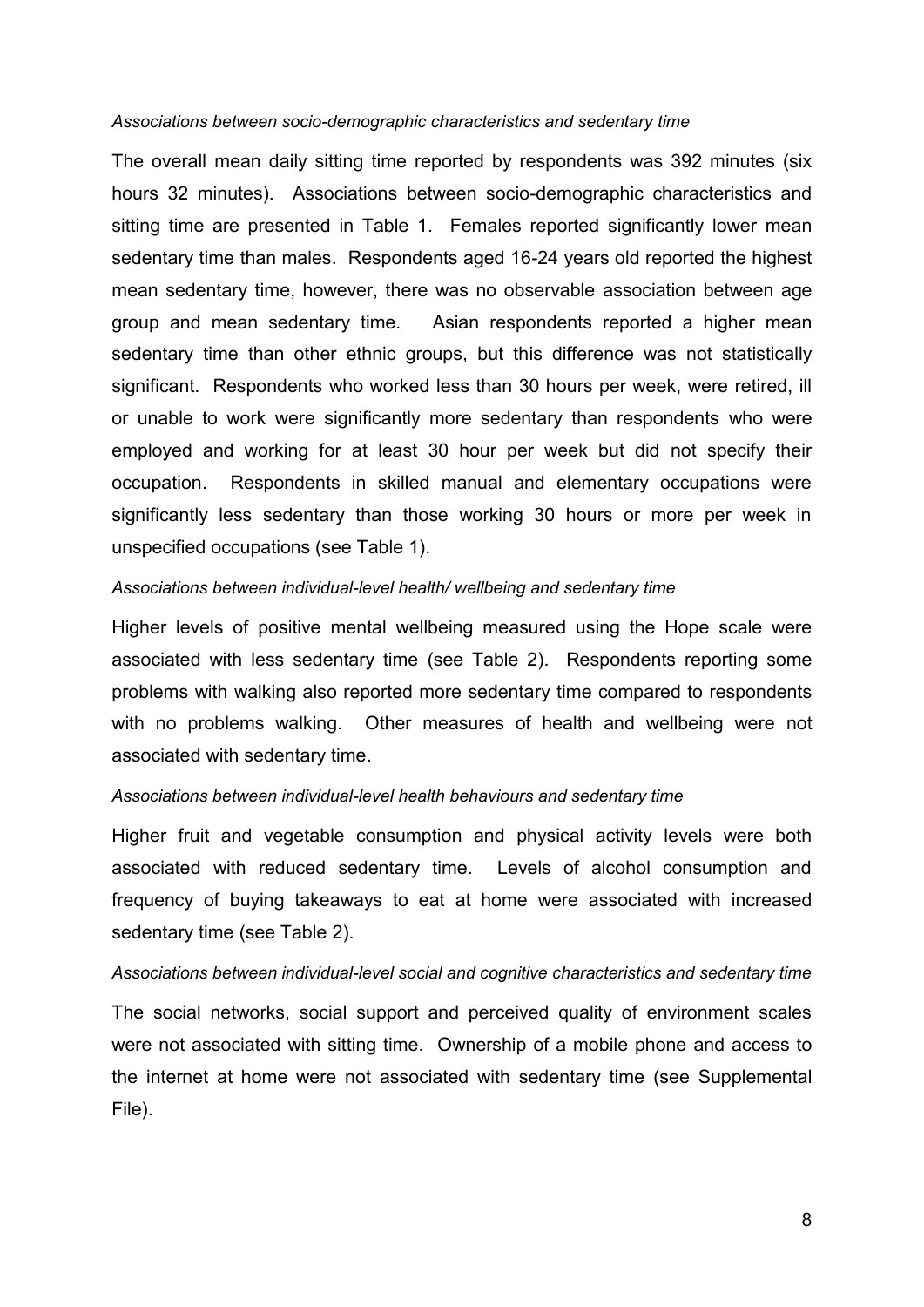## **Table 1. Associations between socio-demographic characteristics and sitting time.**

**Individual Characteristics Adjusted model**<sup>1</sup>

|                                          |           |      | <b>Mean daily</b> |              |                  |       |
|------------------------------------------|-----------|------|-------------------|--------------|------------------|-------|
|                                          | $\%$<br>N |      | sitting mins      | $\beta$ coef | <b>LCI</b>       | UCI   |
| <b>Sex</b>                               |           |      |                   |              |                  |       |
| Male                                     | 1,815     | 45.0 | 404.9             | Ref          |                  |       |
| Female                                   | 2,220     | 55.0 | 381.2             | $-0.070$     | $-0.130 -0.011$  |       |
| <b>Age Group</b>                         |           |      |                   |              |                  |       |
| $16-24$ years                            | 776       | 21.0 | 410.7             | Ref          |                  |       |
| $25-34$ years                            | 1,018     | 27.5 | 402.9             | $-0.038$     | $-0.131$         | 0.055 |
| 35-44 years                              | 807       | 21.8 | 402.2             | $-0.086$     | $-0.185$         | 0.013 |
| 45-54 years                              | 454       | 12.3 | 377.6             | $-0.062$     | $-0.172$         | 0.049 |
| 55-64 years                              | 288       | 7.8  | 364.7             | $-0.119$     | $-0.254$         | 0.016 |
| 65 years and older                       | 359       | 9.7  | 401.3             | $-0.005$     | $-0.175$         | 0.166 |
| <b>Ethnicity</b>                         |           |      |                   |              |                  |       |
| White                                    | 1,787     | 44.6 | 394.1             | Ref          |                  |       |
| <b>Black</b>                             | 1,226     | 30.6 | 376.9             | $-0.04$      | $-0.112$ $0.027$ |       |
| Asian                                    | 601       | 15.0 | 448.8             | 0.06         | $-0.033$         | 0.156 |
| Mixed                                    | 191       | 4.8  | 330.6             | $-0.11$      | $-0.240$         | 0.021 |
| Other                                    | 199       | 5.0  | 340               | $-0.09$      | $-0.233$         | 0.048 |
| <b>Job Category</b>                      |           |      |                   |              |                  |       |
| Unspecified working (30+ hours per week) | 759       | 19.8 | 394.9             | Ref          |                  |       |
| Unspecified working (Under 30 hours)     | 123       | 3.2  | 519.1             | 0.100        | 0.077            | 0.470 |
| Unpaid housework                         | 210       | 5.5  | 308.2             | $-0.087$     | $-0.216$         | 0.042 |
| Full-time education                      | 489       | 12.8 | 425.5             | 0.066        | $-0.052$         | 0.183 |
| Unemployed                               | 221       | 5.8  | 423.6             | $-0.023$     | $-0.191$         | 0.145 |
| Retired                                  | 396       | 10.3 | 396.8             | 0.184        | 0.026            | 0.342 |
| Unable, ill or disabled                  | 217       | 5.7  | 411.5             | 0.227        | 0.089            | 0.364 |
| Managerial, professional and sales       | 1,075     | 28.1 | 427.7             | 0.077        | $-0.006$         | 0.161 |
| Skilled manual and elementary            | 267       | 7.0  | 330.3             | $-0.148$     | $-0.273 -0.023$  |       |

1Adjusted for age, gender, ethnicity and job category. LCI = Lower confidence interval; UCI =

Upper confidence interval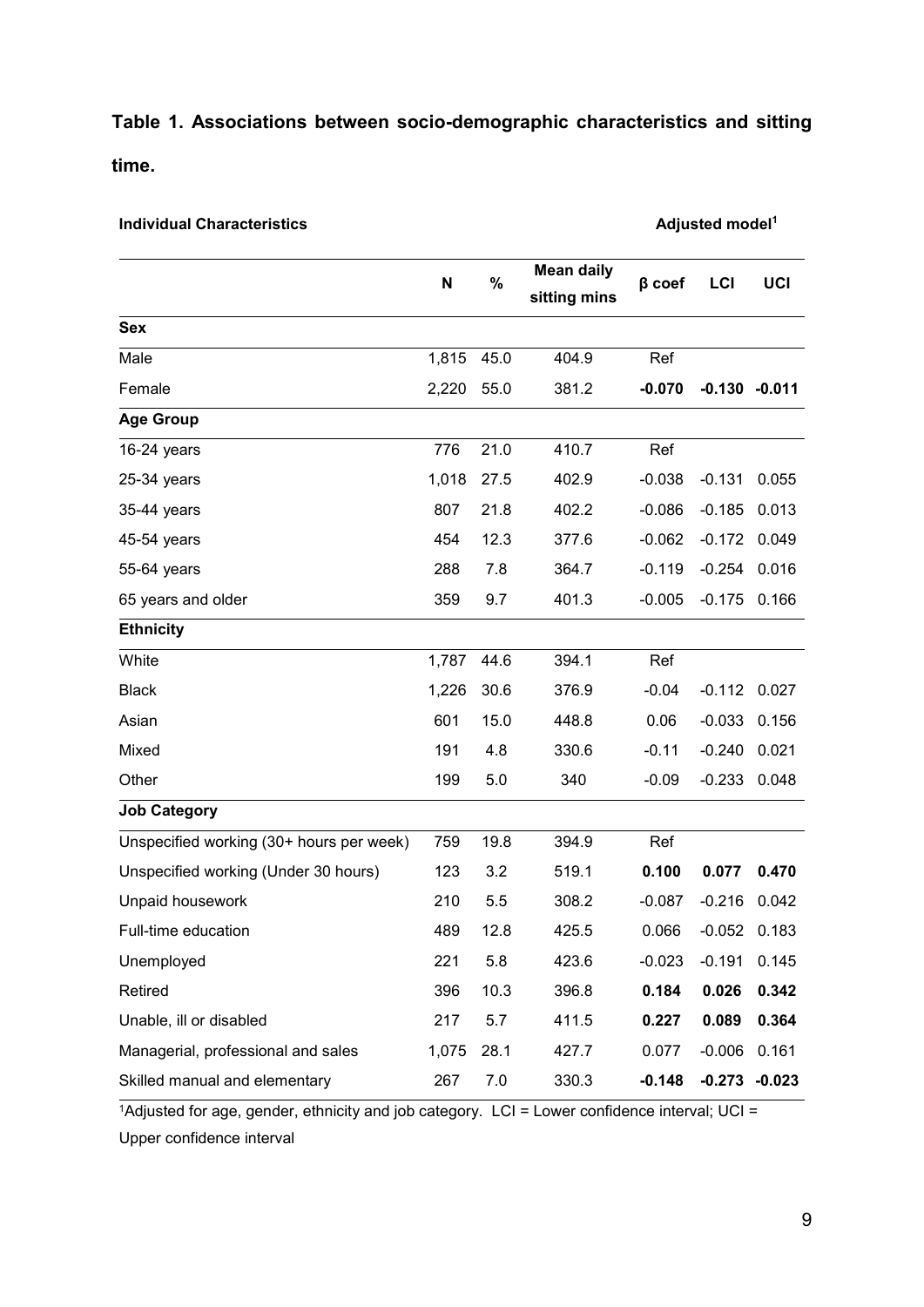# **Table 2. Associations between physical and mental health/wellbeing, health behaviours and sitting time.**

| <b>Individual Characteristics</b>             |              | Partially adjusted model <sup>1</sup> |          | Fully adjusted model <sup>2</sup> |          |          |  |
|-----------------------------------------------|--------------|---------------------------------------|----------|-----------------------------------|----------|----------|--|
|                                               | $\beta$ coef | LCI                                   | UCI      | $\beta$ coef                      | LCI      | UCI      |  |
| Hope scale                                    | $-0.061$     | $-0.100$                              | $-0.021$ | $-0.044$                          | $-0.084$ | $-0.003$ |  |
| <b>Mobility Problems</b>                      |              |                                       |          |                                   |          |          |  |
| No problems walking                           | Ref          |                                       |          |                                   |          |          |  |
| Some problems walking                         | 0.144        | 0.053                                 | 0.235    | 0.122                             | 0.024    | 0.220    |  |
| Confined to bed                               | 0.600        | 0.066                                 | 1.134    | 0.478                             | $-0.074$ | 1.029    |  |
| <b>Problems with usual activities</b>         |              |                                       |          |                                   |          |          |  |
| No problems with usual activities             | Ref          |                                       |          |                                   |          |          |  |
| Some problems with usual activities           | 0.111        | 0.014                                 | 0.208    | 0.086                             | $-0.018$ | 0.190    |  |
| Unable to perform usual activities            | 0.283        | 0.030                                 | 0.535    | 0.152                             | $-0.103$ | 0.407    |  |
| Portions of fruit and veg (previous day)      | $-0.008$     | $-0.016$                              | $-0.001$ | 0.009                             | $-0.016$ | $-0.002$ |  |
| Takeaway at least once a week                 | 0.066        | 0.006                                 | 0.125    | 0.070                             | 0.011    | 0.130    |  |
| Alcohol consumption (none - heavy)            | 0.027        | 0.004                                 | 0.050    | 0.025                             | 0.002    | 0.048    |  |
| <b>Smoker</b>                                 | 0.004        | $-0.062$                              | 0.071    | 0.016                             | $-0.050$ | 0.082    |  |
| <b>Physical Activity (weekly MET minutes)</b> | $-0.002$     | $-0.003$                              | 0.001    | $-0.001$                          | $-0.002$ | 0.001    |  |

<sup>1</sup>Adjusted for age, gender, ethnicity and job category; <sup>2</sup>Adjusted for age, gender, ethnicity and job category, hope scale, mobility problems, problems with usual activities and physical activity

#### *Neighbourhood characteristics and sedentary behaviour*

Higher street connectivity was associated with increased sedentary time (opposite to the theorised direction). Living in a neighbourhood where a high proportion of respondents had high social networks scores was associated with decreased sedentary time. Living in a neighbourhood where a high proportion of respondents had positive perceptions of the neighbourhood environment was also associated with decreased sedentary time. Other neighbourhood characteristics were not associated with sedentary time (see Table 3).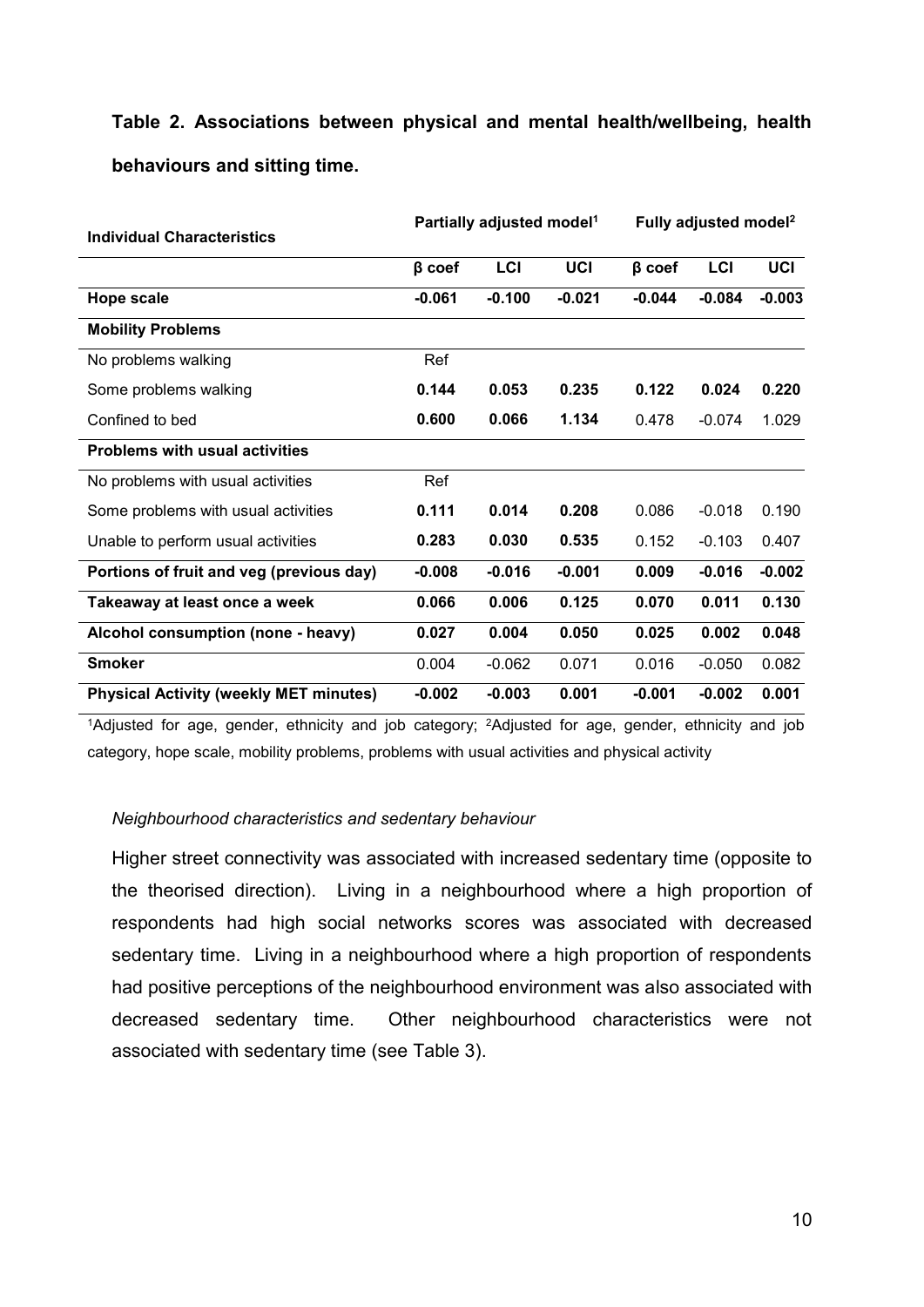#### **Table 3. Associations between neighbourhood characteristics and sitting time**

| <b>Neighbourhood Characteristics</b>          |               |          | Partially adjusted model <sup>1</sup> | Fully adjusted model <sup>2</sup> |                 |          |
|-----------------------------------------------|---------------|----------|---------------------------------------|-----------------------------------|-----------------|----------|
|                                               | <b>B</b> coef | LCI      | UCI                                   | <b>B</b> coef                     | LCI             | UCI      |
| Count of large parks within neighbourhood     | 0.221         | $-0.769$ | 1.212                                 | 0.263                             | $-0.771$        | 1.297    |
| Count of greenspaces within neighbourhood     | $-0.010$      | $-0.045$ | 0.025                                 | $-0.010$                          | $-0.046$        | 0.026    |
| <b>Walkability Index</b>                      | $-0.003$      | $-0.017$ | 0.011                                 | 0.000                             | $-0.014$        | 0.014    |
| <b>Cyclability Index</b>                      | 0.003         | $-0.059$ | 0.064                                 | 0.005                             | $-0.060$        | 0.069    |
| <b>Street connectivity index</b>              | 1.575         | 0.021    | 3.130                                 | 1.784                             | 0.185           | 3.384    |
| <b>Public Transport Accessibility Level</b>   | $-0.006$      | $-0.179$ | 0.006                                 | $-0.005$                          | $-0.178$        | 0.007    |
| <b>IMD Crime Score</b>                        | $-0.008$      | $-0.153$ | 0.137                                 | $-0.037$                          | $-0.187$        | 0.114    |
| Count of incivilities within neighbourhood    | 0.001         | $-0.127$ | 0.129                                 | $-0.008$                          | $-0.141$        | 0.125    |
| <b>High neighbourhood perceptions</b>         | $-0.899$      | $-1.477$ | $-0.321$                              | $-0.919$                          | $-1.519$        | $-0.319$ |
| High neighbourhood social networks            | $-0.808$      | $-1.435$ | $-0.182$                              | $-0.736$                          | $-1.394 -0.077$ |          |
| High neighbourhood social support             | 0.286         | $-0.475$ | 1.048                                 | 0.457                             | $-0.329$        | 1.243    |
| <b>Travel time to nearest food store</b>      | $-0.012$      | $-0.049$ | 0.025                                 | $-0.014$                          | $-0.052$        | 0.025    |
| Travel time to nearest sport/leisure facility | 0.004         | $-0.029$ | 0.037                                 | 0.009                             | $-0.025$        | 0.044    |
| Travel time to nearest town centre            | 0.017         | $-0.004$ | 0.038                                 | 0.020                             | $-0.001$        | 0.042    |
| <b>Walking distance to greenspace</b>         | $-0.001$      | $-0.001$ | 0.001                                 | $-0.001$                          | $-0.001$        | 0.001    |

<sup>1</sup>Adjusted for age, gender, ethnicity and job category; <sup>2</sup>Adjusted for age, gender, ethnicity and job category, hope scale, mobility problems, problems with usual activities and physical activity

#### *Partitioning of variance*

After adjusting for individual-level age, gender and ethnicity and job category, fifteen percent of the variance in sedentary behaviour between neighbourhoods was attributable to variance at the neighbourhood-level (Intraclass Correlation Coefficient  $= 0.15$ ).

### *Associations between individual characteristics and sedentary time moderated by age and gender*

There was little evidence that gender or age moderated the associations reported above. With only one exception, interaction terms fitted to examine the moderating role of gender or age were not statistically significant. The exception was the social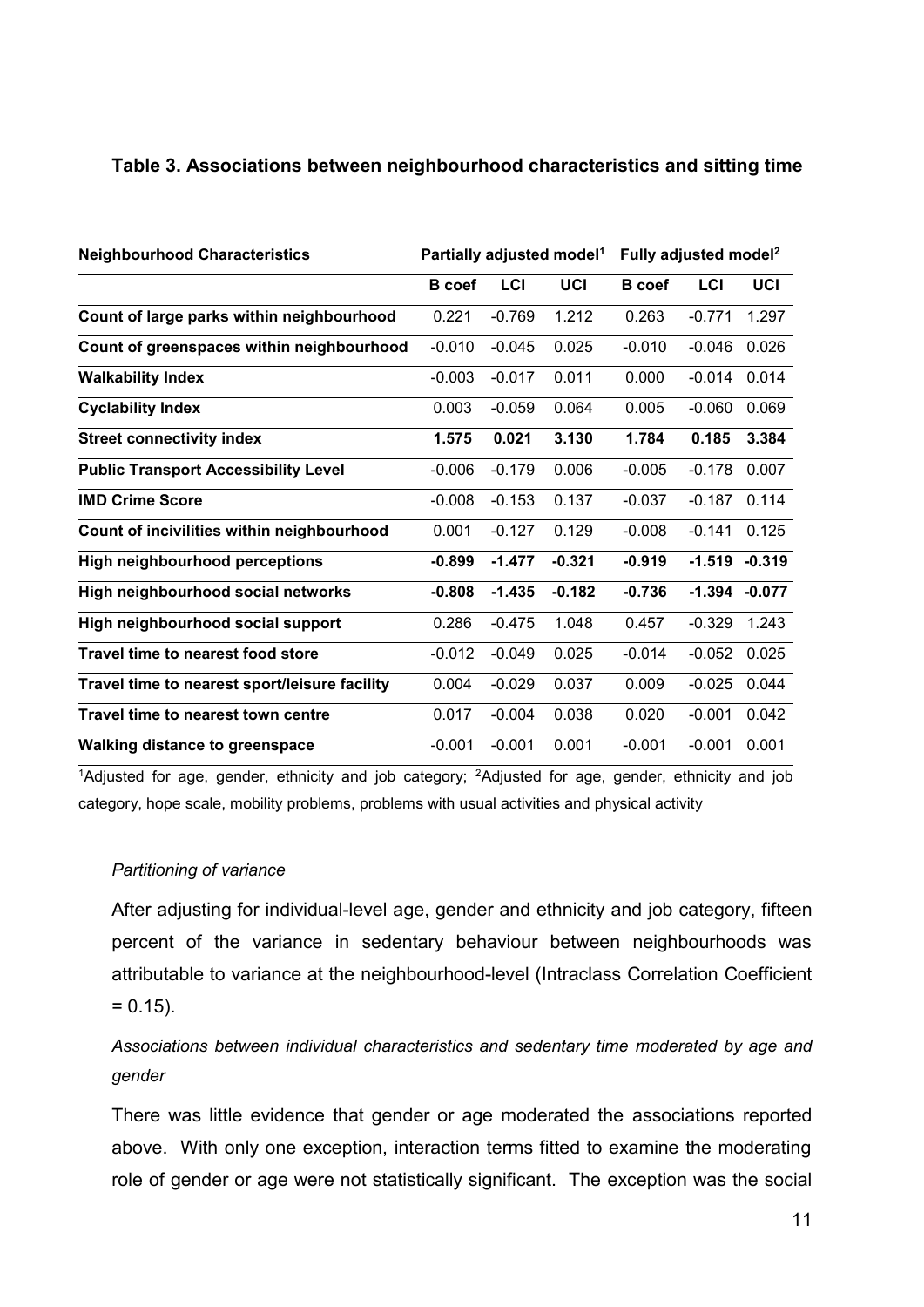networks scale, for which the interaction with gender was statistically significant ( $p =$ <0.00). Subgroup analyses presented in Table 4 show that the associations between social networks and sedentary time for men and women were in opposing directions. Higher social networks were associated with decreasing sedentary time in men and with increasing sedentary time for women.

# **Table 4. Associations between social networks and sitting time, moderated by**

#### **gender**

|                                    |                                                                          | <b>Fully adjusted model</b> |          | <b>Fully adjusted model with</b> |          |          |  |
|------------------------------------|--------------------------------------------------------------------------|-----------------------------|----------|----------------------------------|----------|----------|--|
| <b>Individual Characteristics</b>  | without interaction terms <sup>1</sup><br>interaction terms <sup>1</sup> |                             |          |                                  |          |          |  |
|                                    | <b>B</b> coef                                                            | LCI                         | UCI      | <b>B</b> coef                    | LCI      | UCI      |  |
| Gender*Social networks scale       |                                                                          |                             |          | 0.014                            | 0.003    | 0.025    |  |
| Social networks scale              | $-0.002$                                                                 | $-0.008$                    | 0.004    | $-0.009$                         | $-0.018$ | $-0.001$ |  |
| <b>Subgroup analyses</b>           |                                                                          |                             |          |                                  |          |          |  |
| Social networks scale (men only)   | $-0.008$                                                                 | $-0.012$                    | $-0.005$ |                                  |          |          |  |
| Social networks scale (women only) | 0.005                                                                    | 0.002                       | 0.009    |                                  |          |          |  |

<sup>1</sup>Adjusted for age, gender, ethnicity and job category, hope scale, mobility problems, problems with usual activities and physical activity

#### **Discussion**

In this study, collective positive perceptions of neighbourhood quality and high levels of neighbourhood social networks were associated with lower individual-level sedentary time. At the individual-level, positive mental wellbeing was associated with reduced sedentary time and negative health behaviours were associated with increased sedentary time. Subgroup analyses provided evidence that for men, high social networks were associated with reduced sedentary time and for women higher levels of social networks were associated with increased sedentary time.

Higher street connectivity was associated with increased sedentary time (opposite to the theorised direction). Evidence from previous research on the influence of objectively measured neighbourhood characteristics on sedentary time is equivocal. A study in Australia found that individuals living in high-walkable neighbourhoods are less sedentary. However, a study of Belgian adults found that people living in highwalkable neighbourhoods are more sedentary (Van Dyck, Deforche, Cardon, & De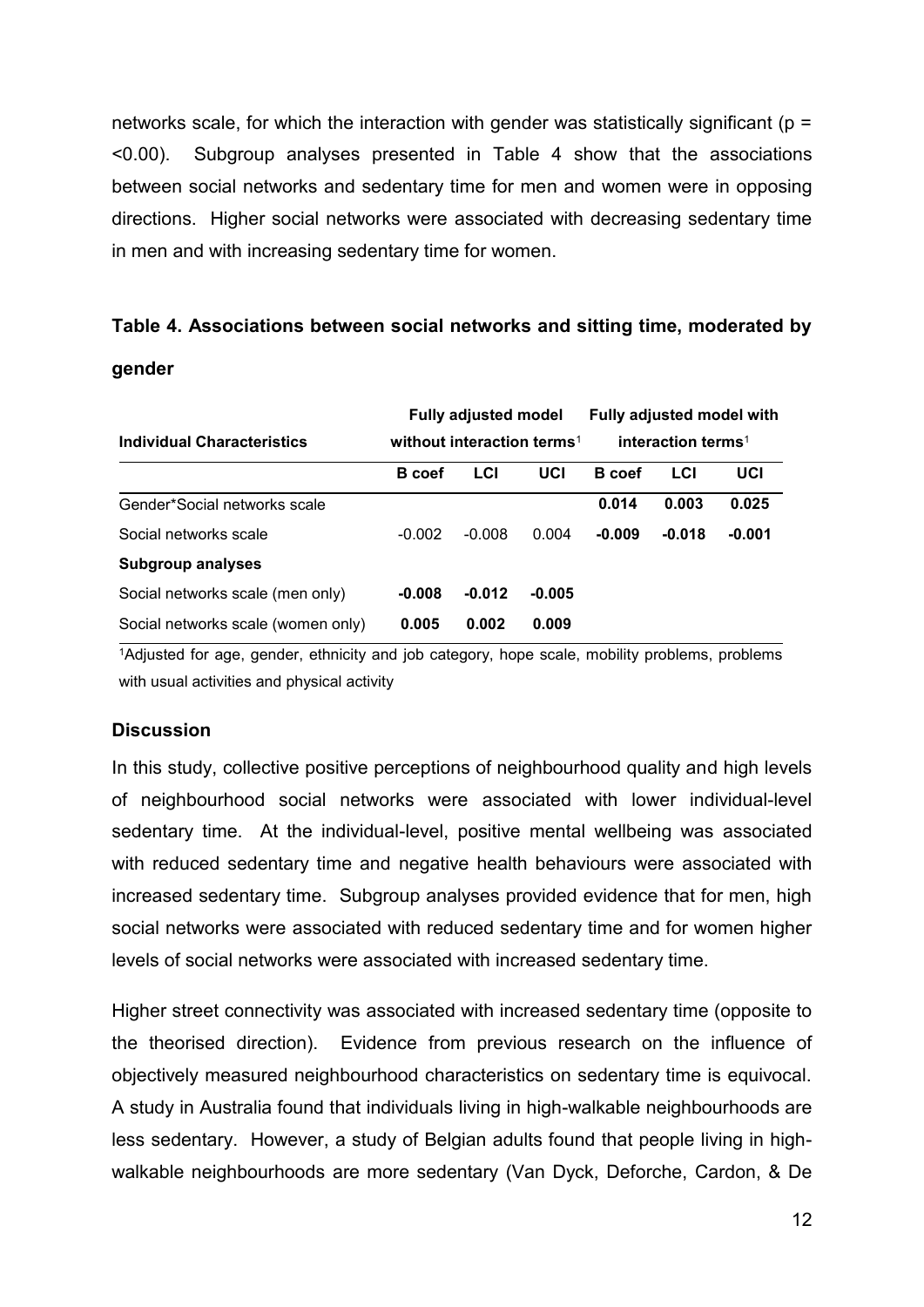Bourdeaudhuij, 2009). We hypothesised that levels of public transport accessibility may explain the observed association between street connectivity and sitting time. However, after adjusting models for public transport accessibility the association remained. Our findings suggest that objectively measured street connectivity represents a component of neighbourhood-walkability that promotes sedentary time. This is in contrast with consistently reported associations between street connectivity and increased physical activity and therefore indicates that neighbourhood correlates of sedentary behaviour are not the same as neighbourhood correlates of physical activity (O'Donoghue et al., 2016).

The observed association between sedentary time and physical activity is consistent with many previous studies and supports the theory that physical activity may displace sedentary time (Ekelund et al., 2016). However, the finding that sedentary time is associated with eating habits and alcohol consumption, but not with smoking differs from the findings of several previous studies included in a recent systematic review (Rhodes et al., 2012). Rhodes et al. (2012) reported that four out of 12 studies reported an association between eating behaviour sedentary time, one out of 15 studies reported a positive association between alcohol consumption and sedentary time and sedentary time and 16 out of 21 studies reported an association between smoking and sedentary time. The differences in our observations and trends in relationships reported in these previous studies may be explained by the use of total sitting time as an outcome measure, whereas most previous studies have examined TV viewing time as the main outcome measure. Furthermore, previous studies have not sought to examine sedentary time specifically in deprived populations. This focus on deprived neighbourhoods provides previously unavailable information about sedentary time in this priority population, but these findings may not be generalisable to non-deprived populations. In order to make inferences about the generalisability of these findings, it will be necessary to consider similarities and differences in populations of interest and the neighbourhoods in which they live.

Positive mental wellbeing, measure using the Snyder hope scale (Snyder et al., 1991) has not previously been examined in relation to sedentary time, however, our findings suggested that positive mental wellbeing may be important in achieving a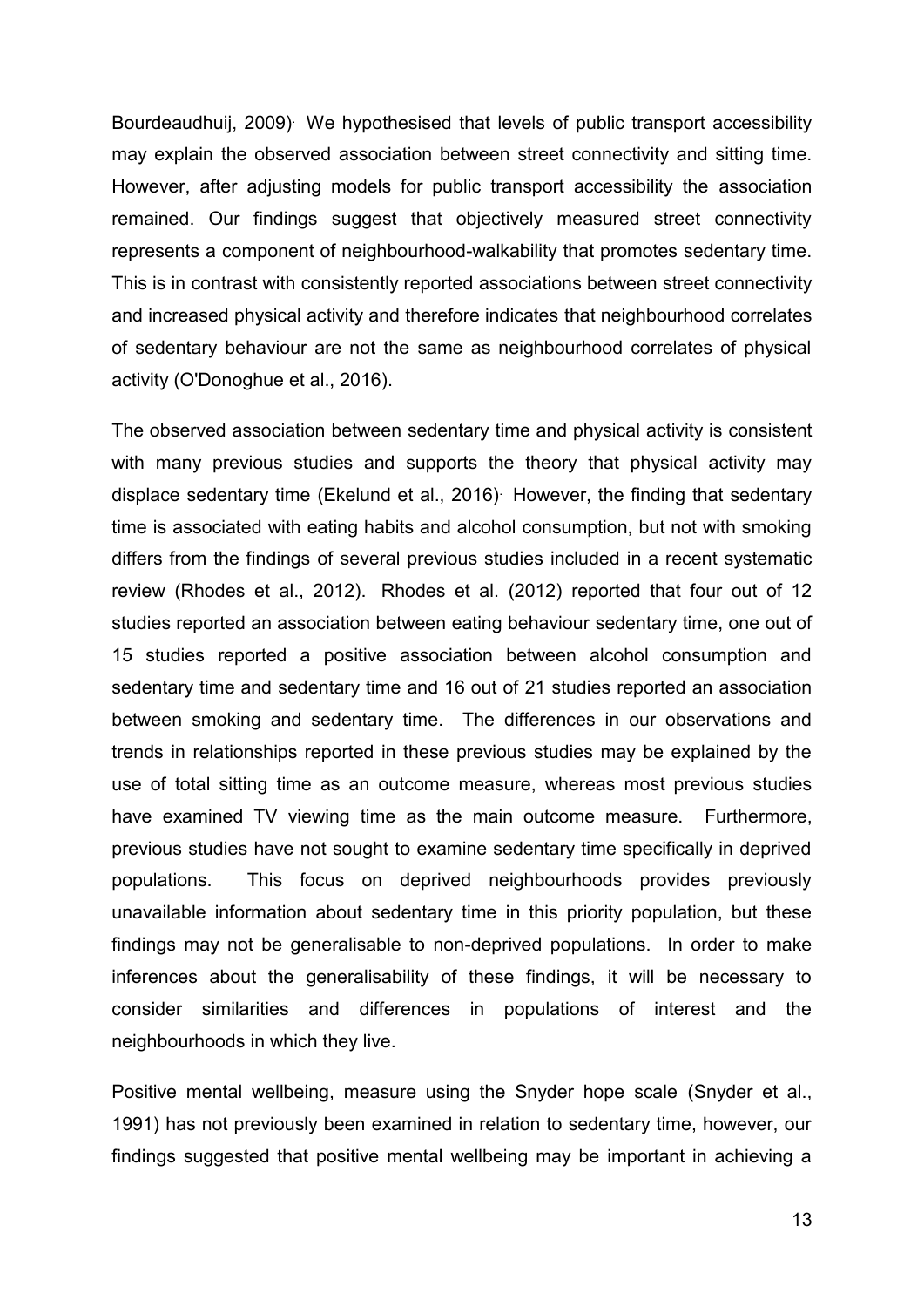less sedentary lifestyle. We also found that while individual-level perceptions of neighbourhood quality were not associated with sedentary time, collective positive perceptions of neighbourhood quality was associated with reduced sitting time. A recent study using pooled data from Australia, Belgium and the US found that individual-level perceptions of neighbourhood attributes predicted motorised travel time, but findings for overall sedentary time were less clear (Delfien Van Dyck et al., 2012). Our findings suggest that collective perceptions of neighbourhood quality should be considered when planning interventions or changes to neighbourhoods designed to reduce sedentary time.

With the exception of street connectivity, objective measures of neighbourhood characteristics were not associated with sedentary time. These findings may indicate that these neighbourhood characteristics, as measured in this study, are not important determinants of sedentary time in deprived neighbourhoods. An alternative explanation for these findings may be the lack of variation in objectively measured neighbourhood characteristics across the forty neighbourhoods. The neighbourhood units selected for this study were selected based on homogenous neighbourhood deprivation scores. Owen et al. (2014) have recently suggested that research across more heterogeneous units of study where there is greater variation in neighbourhood characteristics may be needed in order for correlates to be identified.

This study has a number of strengths including the use of perceived as well and objective measures of neighbourhood characteristics. Analyses of the partitioning of variance in sedentary time between the neighbourhood and individual levels and analyses of the moderating role of socio-demographic characteristics has provided information not previously available in reports of correlates of sedentary time.

The approach to analysis also enabled examination of associations between individual and neighbourhood characteristics and sedentary time, whilst accounting for the potential confounding influence of physical activity levels. Social-ecological models often do not distinguish between characteristics theorised to reduce sedentary time and characteristics theorised to increase levels of physical activity (Giles-Corti, Timperio, Bull, & Pikora, 2005). The approach to analyses in this study follows a more recently developed model of determinants of sedentary behaviour

14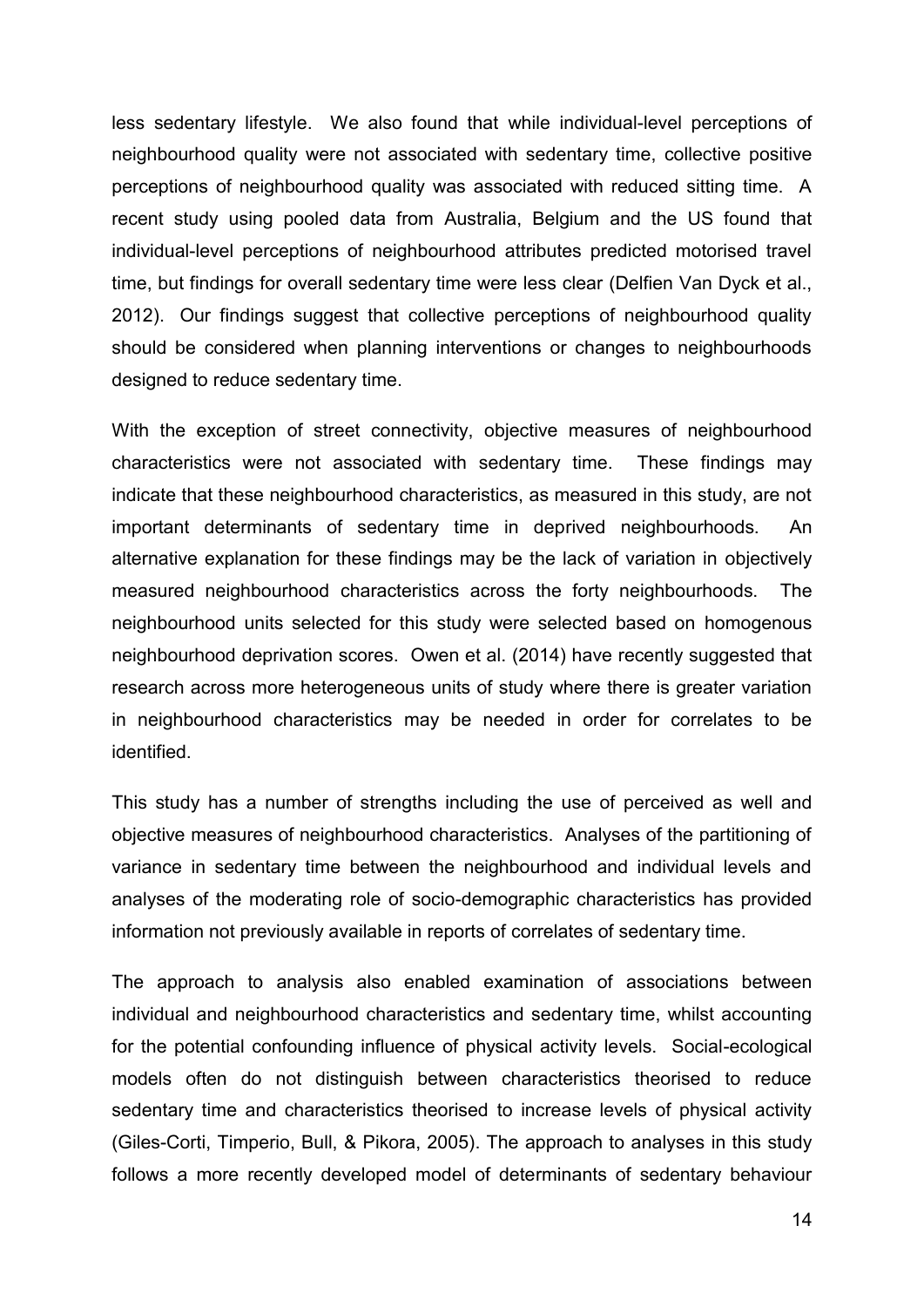(Owen et al., 2014) and has allowed examination of correlates of sedentary behaviour, distinct from correlates of physical inactivity. Correlates of physical activity in this population have been reported previously (Watts et al., 2013).

There are also several limitations to the methods used this study including the crosssectional design, which prevents inferences about the causal direction of the associations reported. The reliability and validity of the self-report measure of sitting time used in this study (IPAQ-SF) has been studied previously (Healy et al., 2011; Craig, et al., 2003). Test-retest reliability of this measure has been shown to be acceptable across several populations (Craig, et al., 2003). However, the IPAQ-SF has been found to have low to moderate correlations with accelerometer-derived measures of sedentary time and may underestimate overall sitting time (Healy et al., 2011; Rosenberg, 2008). In addition, the measure of overall sitting time in this study may be less sensitive than domain-specific measures of sitting time. Evidence from the physical activity literature suggests that outcome measures of that are specific to work, leisure or neighbourhood-based behaviours may be more strongly associated with social, cognitive, behavioural and neighbourhood characteristics.

The neighbourhood units (census LSOAs) used in this study were selected due to the available information on neighbourhood characteristics that is routinely available at this level of geography. However, LSOAs may not always correspond to the respondents' conceptions of their lived neighbourhoods (Weiss, Ompad, Galea, & Vlahov, 2007). It should also be noted that with multiple comparisons of variables there is increased likelihood of type I errors (incorrectly reporting significant relationships) as these relationships may have been observed by chance (Feise, 2002).

Our findings suggest that collective perceptions of neighbourhood quality and high levels of social networks within neighbourhoods may form important components of neighbourhood-level interventions to reduce sedentary time. At the individual-level efforts to reduce sedentary time through the promotion of social networks may need to consider gender differences in the relationships between social networks and physical activity. The social network scale used in these analysis includes a measure of how often respondents speak on the phone and/or write to relatives and friends. One interpretation of these findings could be that as women speak and

15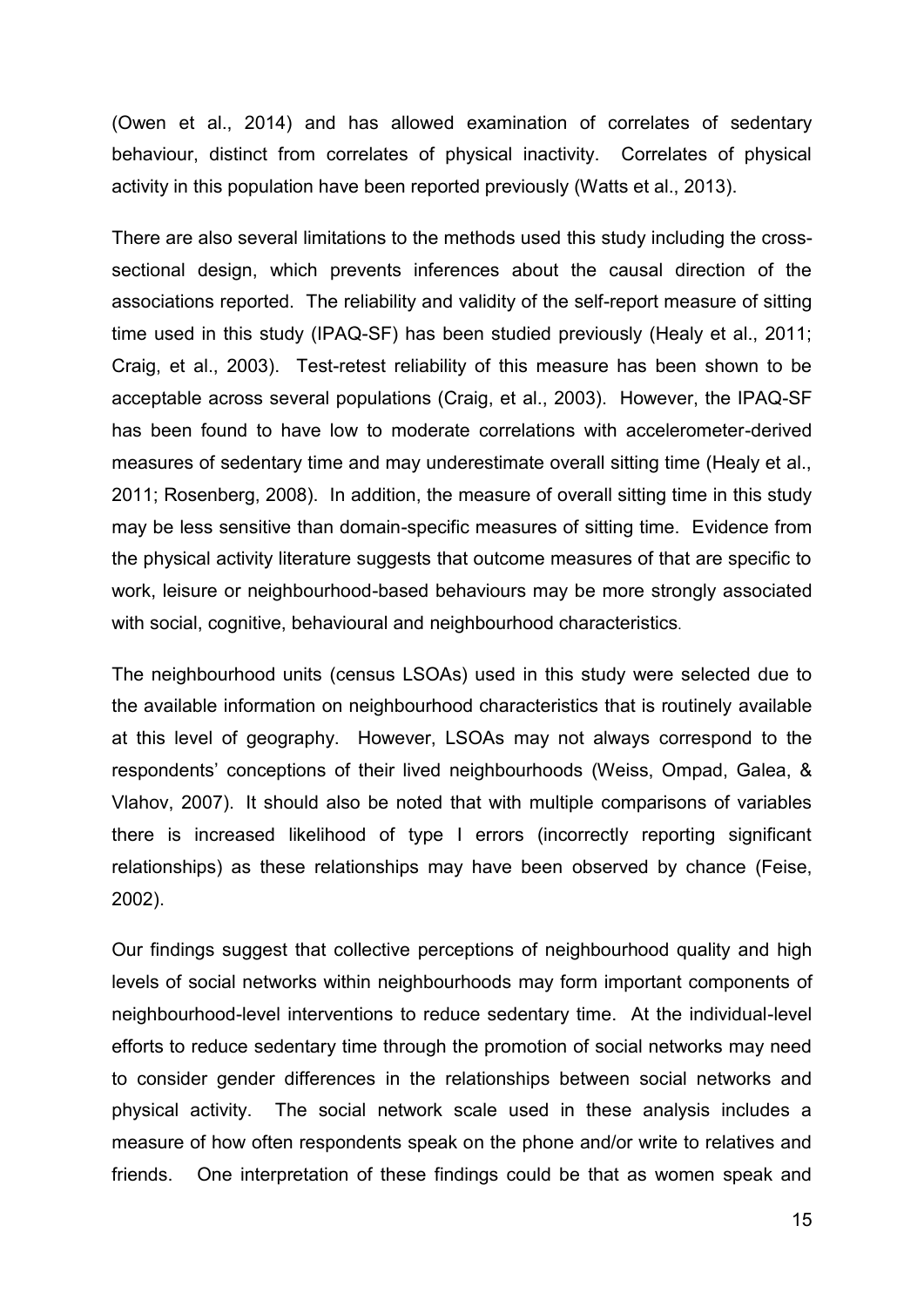write messages through social networking applications more often than men (Thelwall, 2008) and this is most often done while sitting down, sedentary time is higher in women with more social networks. For men increased social networks alone may be effective in reducing sedentary time, but for women it may be necessary to provide interventions that aim to promote non-sedentary social activities.

Individual-level correlates of sedentary behaviour identified in these deprived neighbourhoods are similar to those reported in previous studies, in particular the behavioural characteristics (Rhodes et al., 2012). This suggests that interventions targeting multiple health behaviours including, sedentary time, physical activity, and health eating may be effective. Further research on the extent to which these health behaviours are clustered and the determinants of clustered heath behaviours in deprived populations is needed. Future research may also include examination of more heterogeneous populations and examination of individual and neighbourhood characteristics that specifically relate to different domains of sedentary time in these populations. For example, examination of associations between sedentary time at work, at home or during leisure time outside the home and conceptually matched social, cognitive, behavioural and neighbourhood characteristics.

#### **References**

- Bertotti, M., Watts, P., Netuveli, G., Yu, G., Schmidt, E., Tobi, P., . . . Renton, A. (2013). Types of social capital and mental disorder in deprived urban areas: a multilevel study of 40 disadvantaged London neighbourhoods. *PloS one, 8*(12), e80127.
- Biddle, S. J., Bennie, J. A., Bauman, A. E., Chau, J. Y., Dunstan, D., Owen, N., . . . van Uffelen, J. G. (2016). Too much sitting and all-cause mortality: is there a causal link? *BMC Public Health, 16*, 635. doi:10.1186/s12889-016-3307-3
- Biswas, A., Oh, P. I., Faulkner, G. E., Bajaj, R. R., Silver, M. A., Mitchell, M. S., & Alter, D. A. (2015). Sedentary time and its association with risk for disease incidence, mortality, and hospitalization in adults: a systematic review and meta-analysis. *Annals of Internal Medicine, 162*(2), 123-132.
- Cart, L. (2012). Letter to the editor: standardized use of the terms "sedentary" and "sedentary behaviours". *Appl. Physiol. Nutr. Metab., 37*(3), 540.
- Craig, C. L., Marshall, A. L., Sjostrom, M., Bauman, A. E., Booth, M. L., Ainsworth, B. E., . . . Oja, P. (2003). International physical activity questionnaire: 12-country reliability and validity. *Med Sci Sports Exerc, 35*(8), 1381-1395. doi:10.1249/01.MSS.0000078924.61453.FB
- Department For Transport. (2008). Transport connectivity and accessibility of key services statistics. Services statistics. The services statistics and statistic statistic statistic statistic o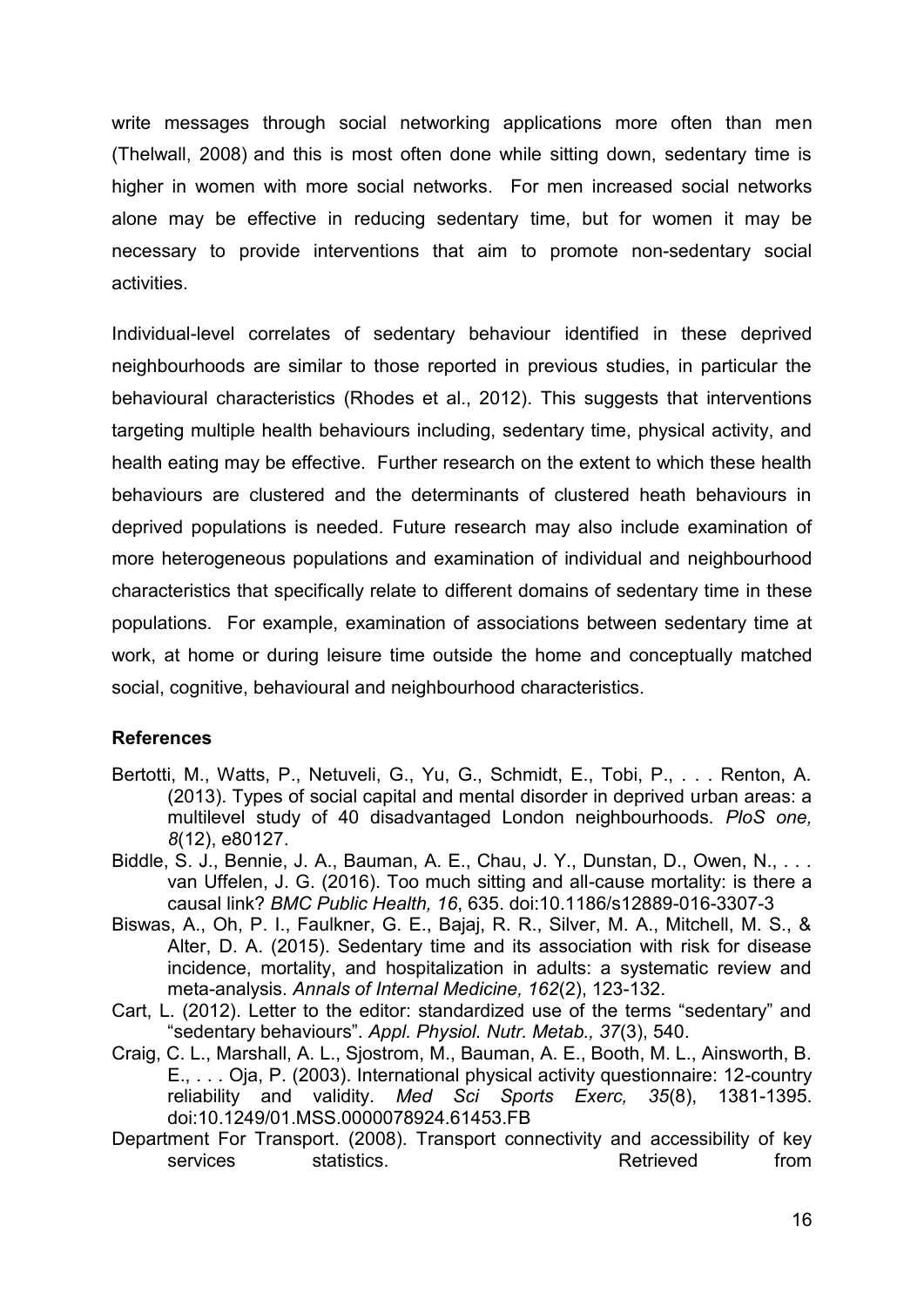[https://www.gov.uk/government/collections/transport-connectivity-and](https://www.gov.uk/government/collections/transport-connectivity-and-accessibility-of-key-services-statistics)[accessibility-of-key-services-statistics](https://www.gov.uk/government/collections/transport-connectivity-and-accessibility-of-key-services-statistics)

- Ekelund, U., Steene-Johannessen, J., Brown, W. J., Fagerland, M. W., Owen, N., Powell, K. E., . . . Group, L. S. B. W. (2016). Does physical activity attenuate, or even eliminate, the detrimental association of sitting time with mortality? A harmonised meta-analysis of data from more than 1 million men and women. *Lancet, 388*(10051), 1302-1310. doi:10.1016/S0140-6736(16)30370-1
- Environmental Systems Research Institute. (2010). ArcGIS Desktop. Retrieved from<http://help.arcgis.com/en/arcgisdesktop/10.0/help.htm>
- Feise, R. J. (2002). Do multiple outcome measures require p-value adjustment? *BMC Medical Research Methodology, 2*(1), 1.
- Giles-Corti, B., Timperio, A., Bull, F., & Pikora, T. (2005). Understanding physical activity environmental correlates: increased specificity for ecological models. *Exercise and sport sciences reviews, 33*(4), 175.
- Greater London Authority (2008). Public Transport Accessibility Levels. Retrieved from [https://tfl.gov.uk/info-for/urban-planning-and-construction/planning-with](https://tfl.gov.uk/info-for/urban-planning-and-construction/planning-with-webcat/webcat?scenario=2021%20(Forecast)&Type=PTAL)[webcat/webcat?scenario=2021%20\(Forecast\)&Type=PTAL](https://tfl.gov.uk/info-for/urban-planning-and-construction/planning-with-webcat/webcat?scenario=2021%20(Forecast)&Type=PTAL)
- Green, H., & Fletcher, L. (2003). *Social Capital Harmonised Question Set: A guide to questions for use in the measurement of social capital*. Retrieved from London:
- Department of Health. (2011). Start Active, Stay Active: A report on physical activity for health from the four home countries' Chief Medical Officers.
- Healy, G. N., Clark, B. K., Winkler, E. A., Gardiner, P. A., Brown, W. J., & Matthews, C. E. (2011). Measurement of adults' sedentary time in population-based studies. *American journal of preventive medicine, 41*(2), 216-227.
- Healy, G. N., Matthews, C. E., Dunstan, D. W., Winkler, E. A., & Owen, N. (2011). Sedentary time and cardio-metabolic biomarkers in US adults: NHANES 2003–06. *European heart journal*, ehq451.
- Merlo, J. (2003). Multilevel analytical approaches in social epidemiology: measures of health variation compared with traditional measures of association. *J Epidemiol Community Health, 57*(8), 550-552.
- Neighbourhood Renewal Unit. (2008). The English Indices of Deprivation 2007. doi[:http://www.communities.gov.uk/publications/communities/indiciesdeprivati](http://www.communities.gov.uk/publications/communities/indiciesdeprivation07) [on07](http://www.communities.gov.uk/publications/communities/indiciesdeprivation07)
- O'Donoghue, G., Perchoux, C., Mensah, K., Lakerveld, J., van der Ploeg, H., Bernaards, C., . . . Consortium, D. (2016). A systematic review of correlates of sedentary behaviour in adults aged 18-65 years: a socio-ecological approach. *BMC Public Health, 16*, 163. doi:10.1186/s12889-016-2841-3
- Owen, N., Salmon, J., Koohsari, M. J., Turrell, G., & Giles-Corti, B. (2014). Sedentary behaviour and health: mapping environmental and social contexts to underpin chronic disease prevention. *British journal of sports medicine, 48*(3), 174-177.
- Owen, N., Sugiyama, T., Eakin, E. E., Gardiner, P. A., Tremblay, M. S., & Sallis, J. F. (2011). Adults' sedentary behavior: determinants and interventions. *American journal of preventive medicine, 41*(2), 189-196.
- Phillips, G., Renton, A., Moore, D. G., Bottomley, C., Schmidt, E., Lais, S., . . . Frostick, C. (2012). The Well London program-a cluster randomized trial of community engagement for improving health behaviors and mental wellbeing: baseline survey results. *Trials, 13*(1), 105.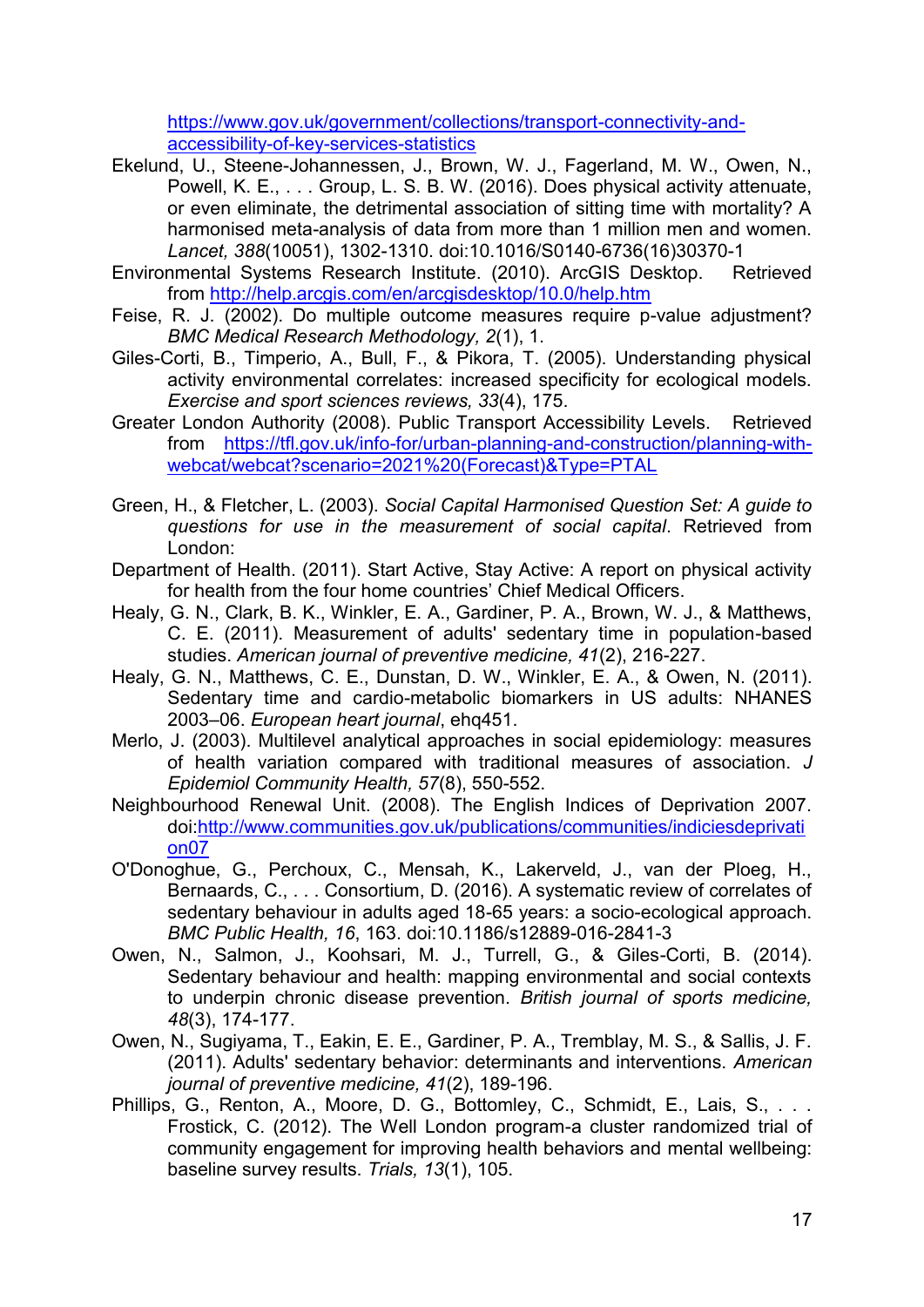- Prentice-Lane, E. (2010). *British Household Panel Survey User Manual Volume A: Introduction, Technical Report and Appendices*. Colchester: University of Essex.
- Rabin, R., & de Charro, F. (2001). EQ-5D: a measure of health status from the EuroQol Group. *Ann Med, 33*(5), 337-343.
- Rhodes, R. E., Mark, R. S., & Temmel, C. P. (2012). Adult sedentary behavior: a systematic review. *American journal of preventive medicine, 42*(3), e3-e28.
- Rosenberg, D. E., Bull, F. C., Marshall, A. L., Sallis, J. F., & Bauman, A. E. (2008). Assessment of sedentary behavior with the International Physical Activity Questionnaire. Journal of Physical Activity and Health, 5(s1), S30-S44.
- Sallis, J. F., Owen, N., & Fisher, E. B. (2008). Ecological models of health behavior. *Health behavior and health education: Theory, research, and practice*, 4, 465- 486.
- Shuval, K., DiPietro, L., Skinner, C. S., Barlow, C. E., Morrow, J., Goldsteen, R., & Kohl, H. W. (2014). 'Sedentary behaviour counselling': the next step in lifestyle counselling in primary care; pilot findings from the Rapid Assessment Disuse Index (RADI) study. *British journal of sports medicine, 48*(19), 1451- 1455.
- Smith, G. R., & Davey, R. C. (2009). *Socio-Ecological Mapping of Physical Activity Behaviours and Health Outcomes in Deprived Inner-City Communities*. Retrieved from: http://www.staffs.ac.uk/assets/MRCTechReportV2\_tcm44-21964.pdf
- Snyder, C. R., Harris, C., Anderson, J. R., Holleran, S. A., Irving, L. M., Sigmon, S. T., . . . Harney, P. (1991). The will and the ways: development and validation of an individual-differences measure of hope. *J Pers Soc Psychol, 60*(4), 570- 585.
- Sport England Active Places Database [\[http://www.activeplacespower.co.uk\].](http://www.activeplacespower.co.uk]/)
- Sugiyama, T., Healy, G. N., Dunstan, D. W., Salmon, J., & Owen, N. (2008). Is television viewing time a marker of a broader pattern of sedentary behavior? *Annals of Behavioral Medicine, 35*(2), 245-250.
- Thelwall, M. (2008). Social networks, gender, and friending: An analysis of MySpace member profiles. *Journal of the American Society for Information Science and Technology, 59*(8), 1321-1330.
- Thorp, A. A., Owen, N., Neuhaus, M., & Dunstan, D. W. (2011). Sedentary behaviors and subsequent health outcomes in adults a systematic review of longitudinal studies, 1996-2011. *Am J Prev Med, 41*(2), 207-215. doi:10.1016/j.amepre.2011.05.004
- Tremblay, M. S., Colley, R. C., Saunders, T. J., Healy, G. N., & Owen, N. (2010). Physiological and health implications of a sedentary lifestyle. *Appl Physiol Nutr Metab, 35*(6), 725-740. doi:10.1139/H10-079
- Van Dyck, D., Cerin, E., Conway, T. L., De Bourdeaudhuij, I., Owen, N., Kerr, J., . . . Sallis, J. F. (2012). Associations between perceived neighborhood environmental attributes and adults' sedentary behavior: findings from the USA, Australia and Belgium. *Social science & medicine, 74*(9), 1375-1384.
- Van Dyck, D., Deforche, B., Cardon, G., & De Bourdeaudhuij, I. (2009). Neighbourhood walkability and its particular importance for adults with a preference for passive transport. *Health and Place, 15*(2), 496-504.
- Wall, M., Hayes, R., Moore, D., Petticrew, M., Clow, A., Schmidt, E., . . . Renton, A. (2009). Evaluation of community level interventions to address social and